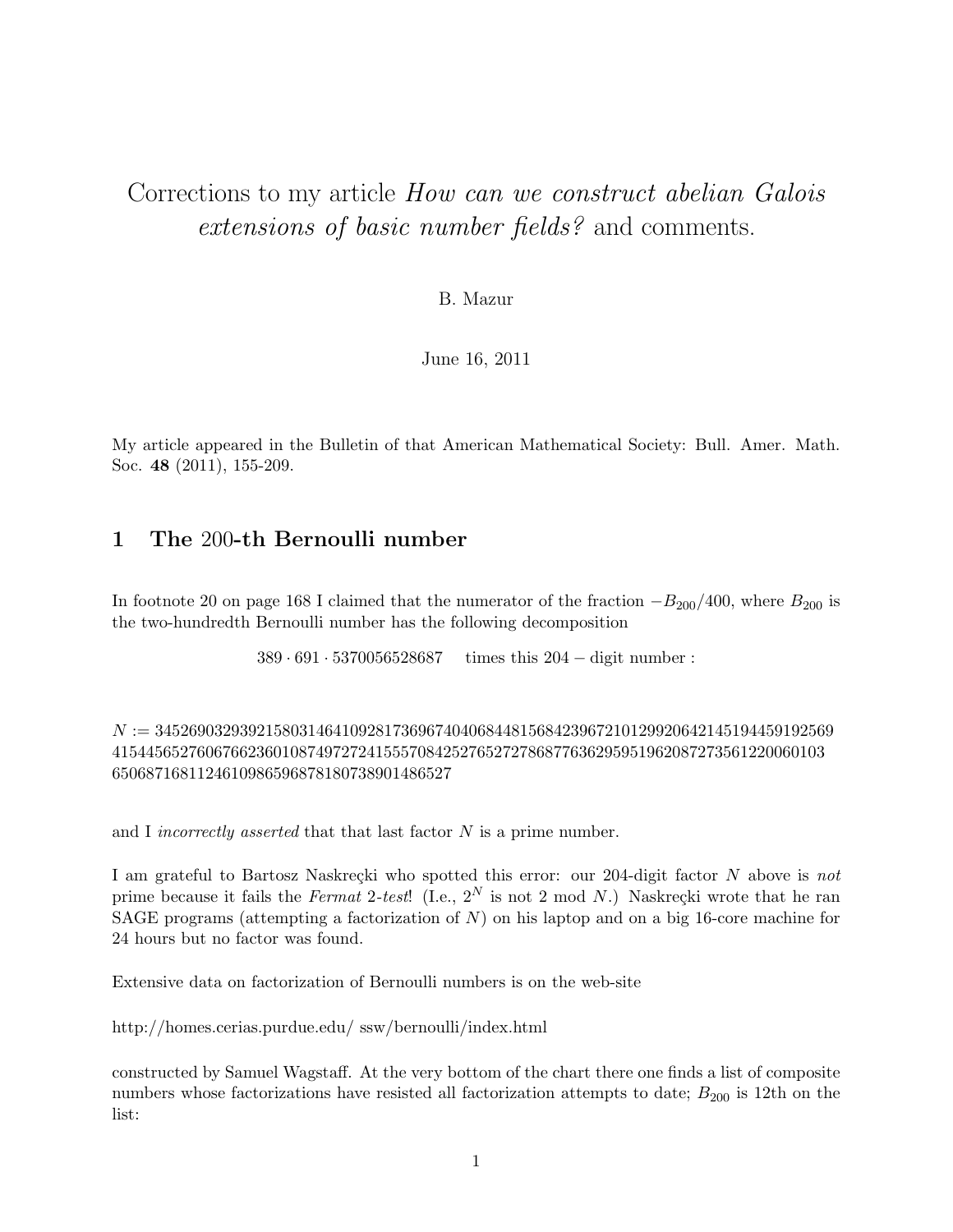http://homes.cerias.purdue.edu/ ssw/bernoulli/composite.

I consulted William Stein about this number N and he responded:

That number has 677 bits, so it \*could\* be factored using techniques that exist. If you look at http://en.wikipedia.org/wiki/Integer factorization you'll get a sense of who and what does this sort of thing (e.g., "required several months of computer time using the combined power of 80 AMD Opteron CPUs."). However, general purpose programs like Sage/Magma can't touch this. That is, unless you got really lucky and that 677 bit number were a product of a number with < 20 digits say, which Lenstra's elliptic curve method could pick off. . .

I consulted Samuel Wagstaff about N and he responded:

I am writing a book about applications of factoring and will refer to your paper in the section on applications of factoring Bernoulli numerators.

The Bernoulli factors web-page is up-to-date. Therefore, no factor is known for the 204-digit composite N you list below.

The record for factoring by the general number field sieve is about 192 digits. No other algorithm could certainly factor a hard 204-digit composite. The best one could do is try the elliptic curve method and hope  $N$  has a factor with no more than about 60 or 65 digits. I will do this over the next few weeks and let you know if a factor of  $N$ is found. From earlier work on numbers in the table, I am pretty sure that N has no prime factor smaller than 50 digits.

## 2 Further (and up-dated) references

1. Jean-Pierre Serre informed me of a reference to a version of "Ribet's Lemma" (but only for representations of *finite* groups  $G$ ) that was in print even before Ribet's article. This is an article by John Thompson:

J.G.Thompson, "Vertices and Sources" , J.Algebra 6 (1967), pp.1-6 (cor.au th.1).

2. Eric Urban informed me that Reference 66 in my paper, which is to a url for the forthcoming article by Skinner and Urban, is available by going to a (slightly) changed url: http://www.math.columbia.edu/ urban/EURP.html

### 3 Misstatements, Awkward statements, Mathematical Typos etc.

I am thankful to Khoa Nguyen, Chandan Dalawat, and Marius Stefan for close readings of my article and for providing me with elements in this list of corrections.